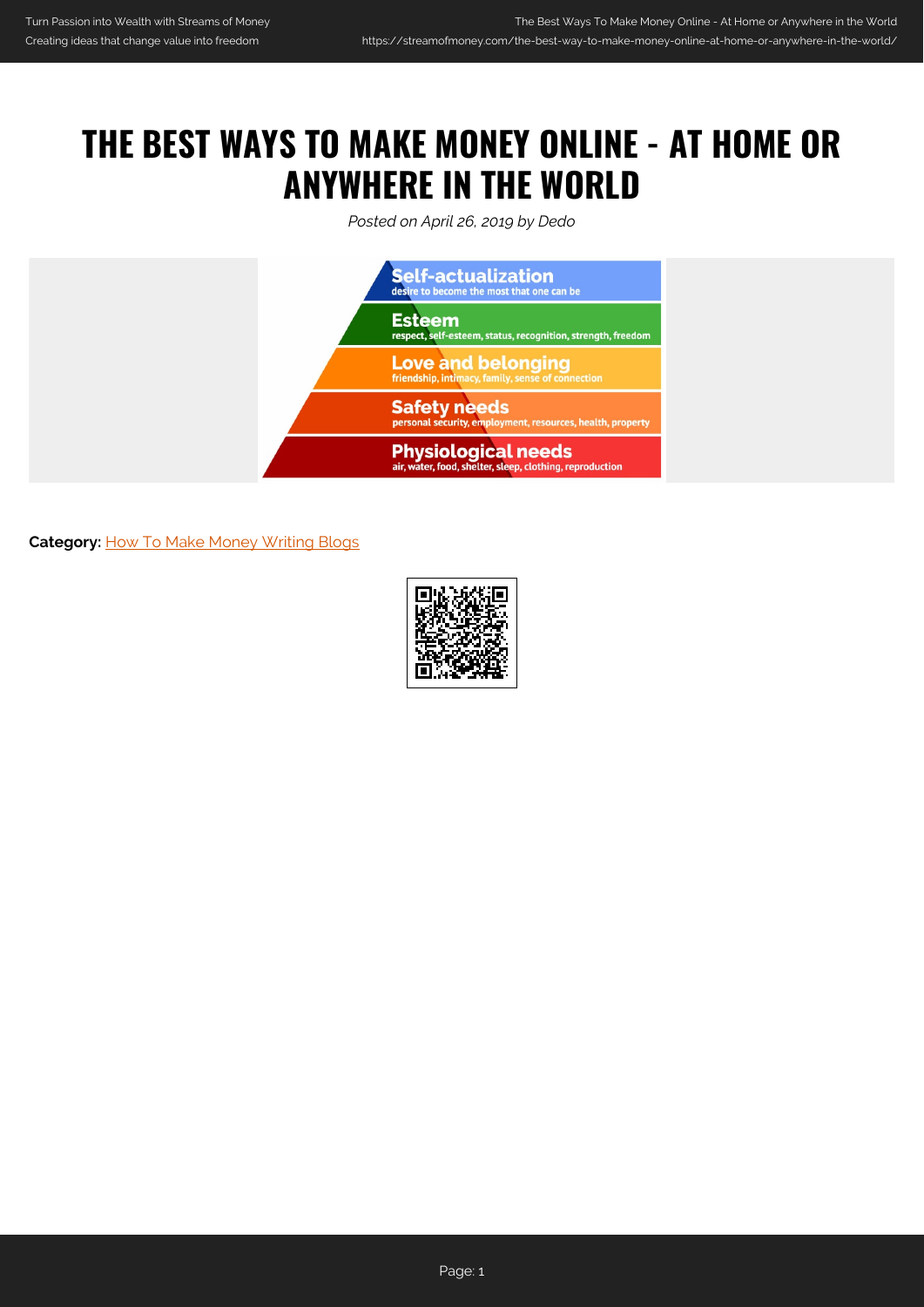## **The only way to make money online**

(Or anywhere), is to "[create](https://streamofmoney.com/create-my-own-website-free/)" perceived value for the exchange of a thing we call [money.](https://streamofmoney.com/money/)

There are far too many people chasing the white rabbit (money), and getting confused, lost, overwhelmed and **anxious** in the bargain. People are also duped into "Shiny Object" syndrome. It's an industry standard meaning "A fast Buck". There are plenty of charlatans hoarding the interspace baying for a chance to induce unsuspecting neophytes. So don't get suckered in, or do, it's entirely your choice. The school of hard knocks is a great leveller.



#### **Having Principles**

Allow me to share some principles with you about the fair exchange of value, and I promise not to bore you shitless with economics or any of those schools of thought.

For example, if you were thirsty and [I had](https://streamofmoney.com/about-me/) dug a well from which you could drink. It would be in your interests to pay back some of the energy I've expended in the dig. And in this case the token we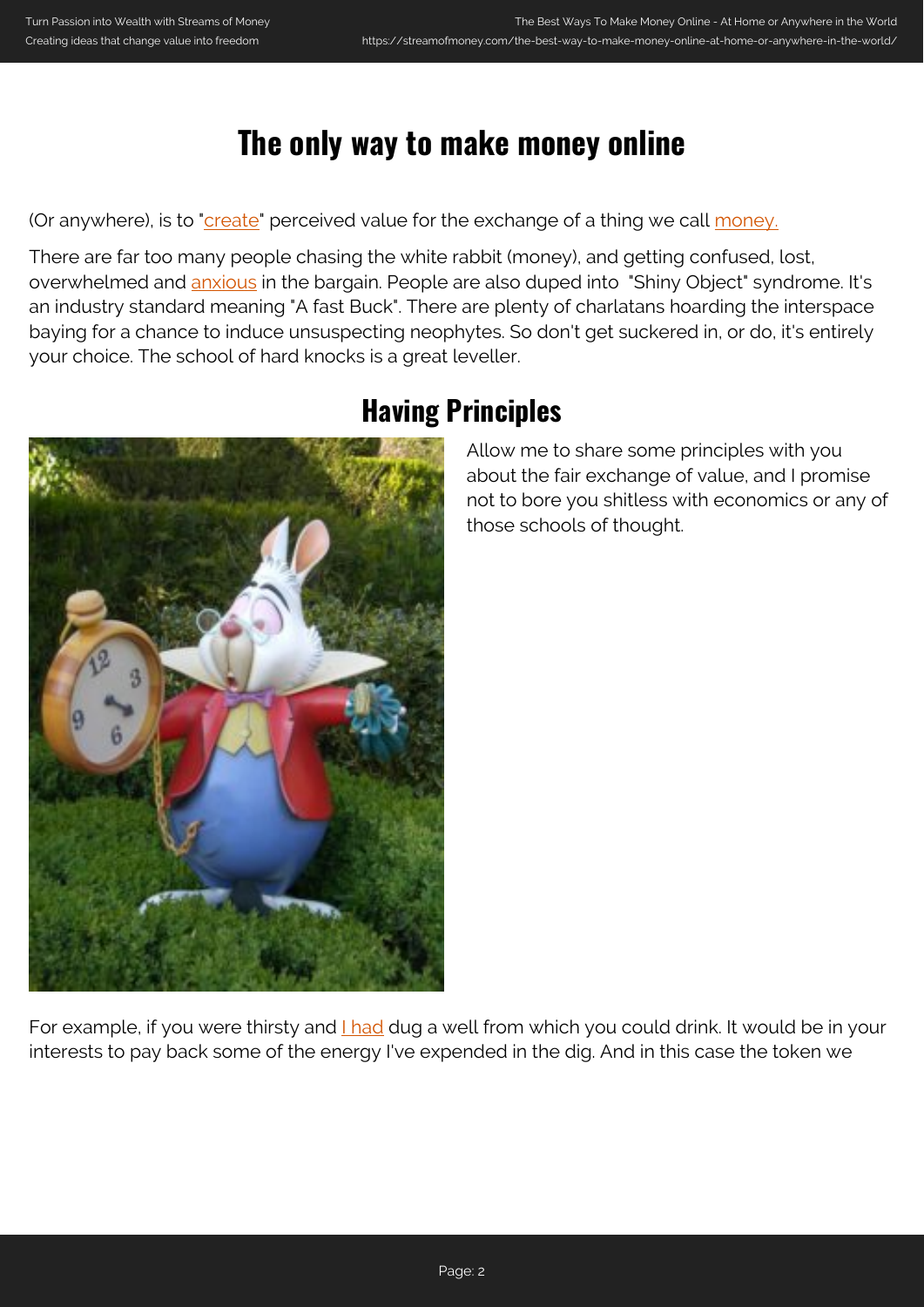could agree on is "money".

If you didn't want to offer a fair exchange, I would decline, and you could go your merry way (thirsty). As I did when digging for the life-giving fluid, and luckily for me, I found it, or I'd be spitting sand!

Some would say, I could ask for more, depending on how desperate you were, and how scarce the water was. But that's going into EconomTrix. And I said I'm not going there.

This is about "fair" exchange and [building trust.](https://streamofmoney.com/)

So, now that we're on the same page let's begin.

#### **Setting up your stall!**

There's an optimum sequence to any successful process, and it usually starts with the foundations. We'll use the building analogy, as it's a common theme in most humans lives, shelter being one of the Maslow's hierarchies of needs.

First things first, we have to find an architect to help us design a house/platform, from which to discuss ideas and come up with the most appropriate structure allowed in our present climate. (there will be planning permissions and other obstacles to overcome)

Once we've established our initial ideas for the project, we're ready to put the plan into action (the "just do it" ideology is fraught with frustration and burnout), believe me, I've been there.

Now we need to find a site, from which to build!

### **Building you Dreams**

This is where the idea of "manifestation" comes from. There are plenty of gullible people out there, that have been duped into believing if they sit on their arses and meditate, all their dreams will come true. They're almost right, although the missing part that "gurus" fail to explain is the "ACTION" part!

I've built my own house, so I know the effort it takes, physically and mentally to develop an empty piece of land into something quite spectacular. And I didn't do it by dreaming and not taking action.



maslow's hierarchy of needs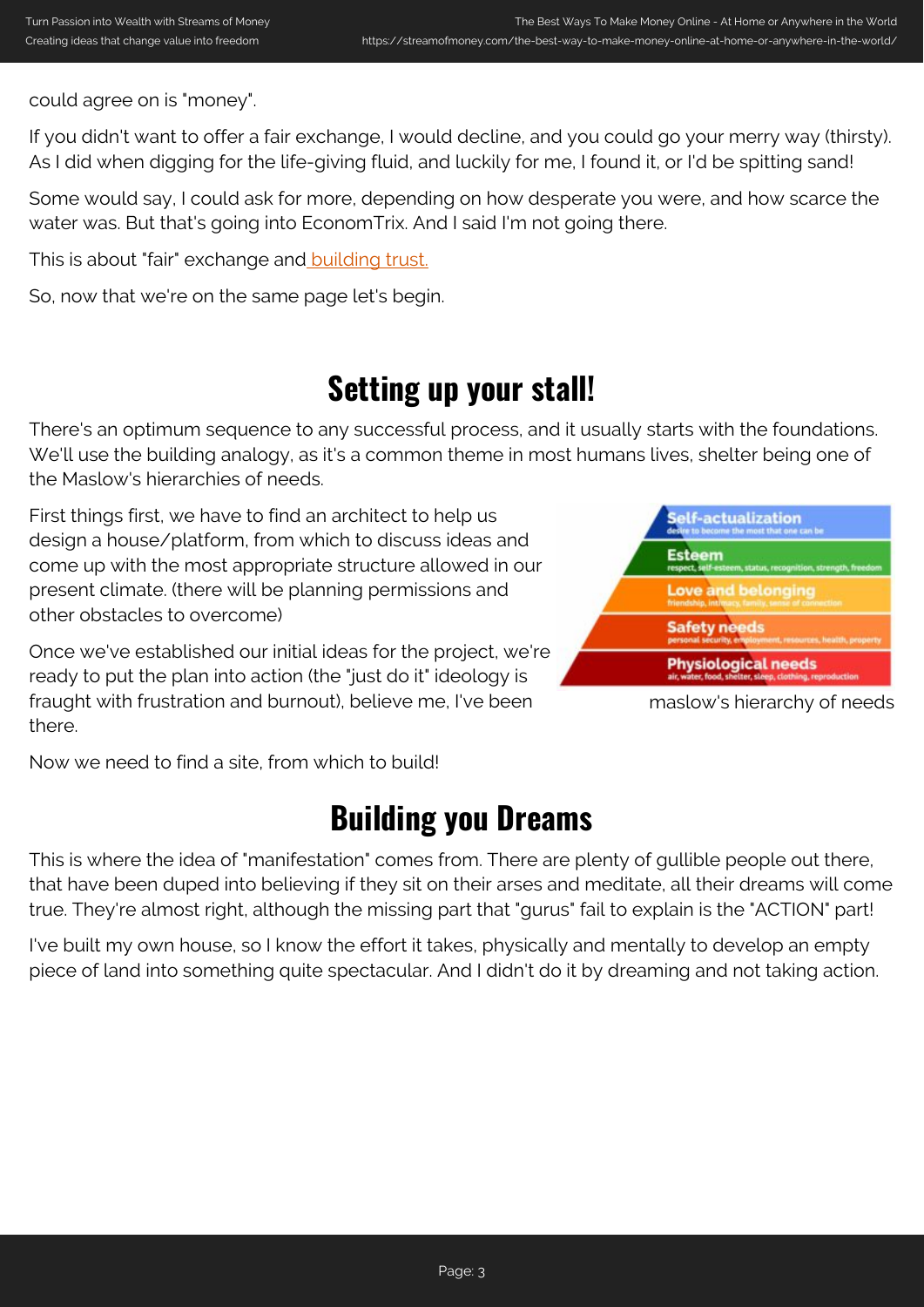## **Finding Your Space**

There are many platforms out there to help you build your site [\(I use my secret mentor](https://www.wealthyaffiliate.com/a_aid/a252ca8b/campaign/streamofmoney)). Although there is a myriad of great universities on the net, to help you in your endeavours. Okay, when you've found your space, you now have actually to [build that MoFo!](https://streamofmoney.com/create-my-own-website-free/)

### **Getting Your Hands Dirty**

Of course, you can get someone else to build on your site for a fee, which depending on your budget, can soon add up. So my advice when starting up, have a go at these things yourself. It'll pay dividends further up the line, and it's quite easy albeit time-consuming. I use WordPress for its ease of use and efficiency, although again, there are plenty of platforms from which to choose.



That's a screenshot of my "backend", and no it means a behind the scenes look at where I build my site. As you can see, it's this very post in progress. The best way to learn anything is through constant focus, done incrementally (bit by bit, piece by piece, [small bites](https://streamofmoney.com/how-to-slow-down-time-and-get-more-done/) of the cake, etc.) And in this way, you don't become overwhelmed.

Any new skill takes persistent action, over and over again, until it becomes behaviourlised (forms a habit) Once that pattern has been formed, you can focus on another goal. Remember, step by step, Rome wasn't built in a day (I do hate cliches, mental note, don't do it again)

# **Setting out Your Stall**

So you've planned and built your site. The next stage is to either sell it for a quick profit or start inviting friends around so as they can enjoy the fruits of your labour.

And they'll come back again and again. This will usually lead to a very lasting relationship in which you could visit their site/home and share your dreams and ambitions for the future.

I've been sharing my site since January 2019, as you can see by the posts I've written, so it's still in the very early stages of growth. Some people build their sites a lot quicker, having the time to dedicate many more hours than yours truly.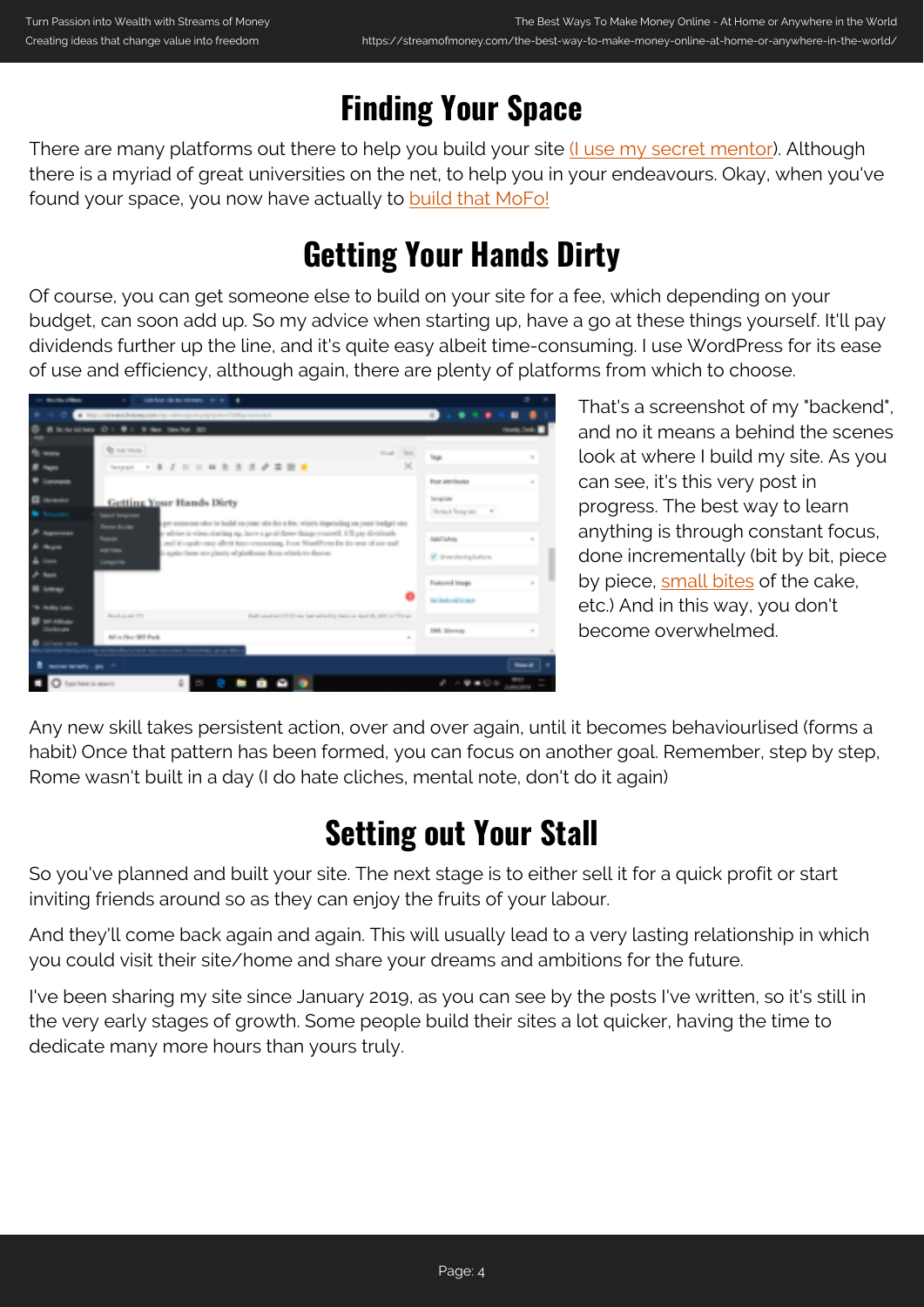It never ceases to amaze me, the reach we have for the amount of time we invest. This is such a unique time we live in, where things are changing faster by the day, and we can connect from all over the planet and share our stories.

### **To Be Continued.....**

Well, I hope you enjoyed reading that concise explanation on the best way to make money online and learning it's not about money. It's about sharing and helping one another solve problems. And by doing that, and if you're sincere, your friends will be banging down your door, (it might pay to install a bell)?

Dedo Harrison